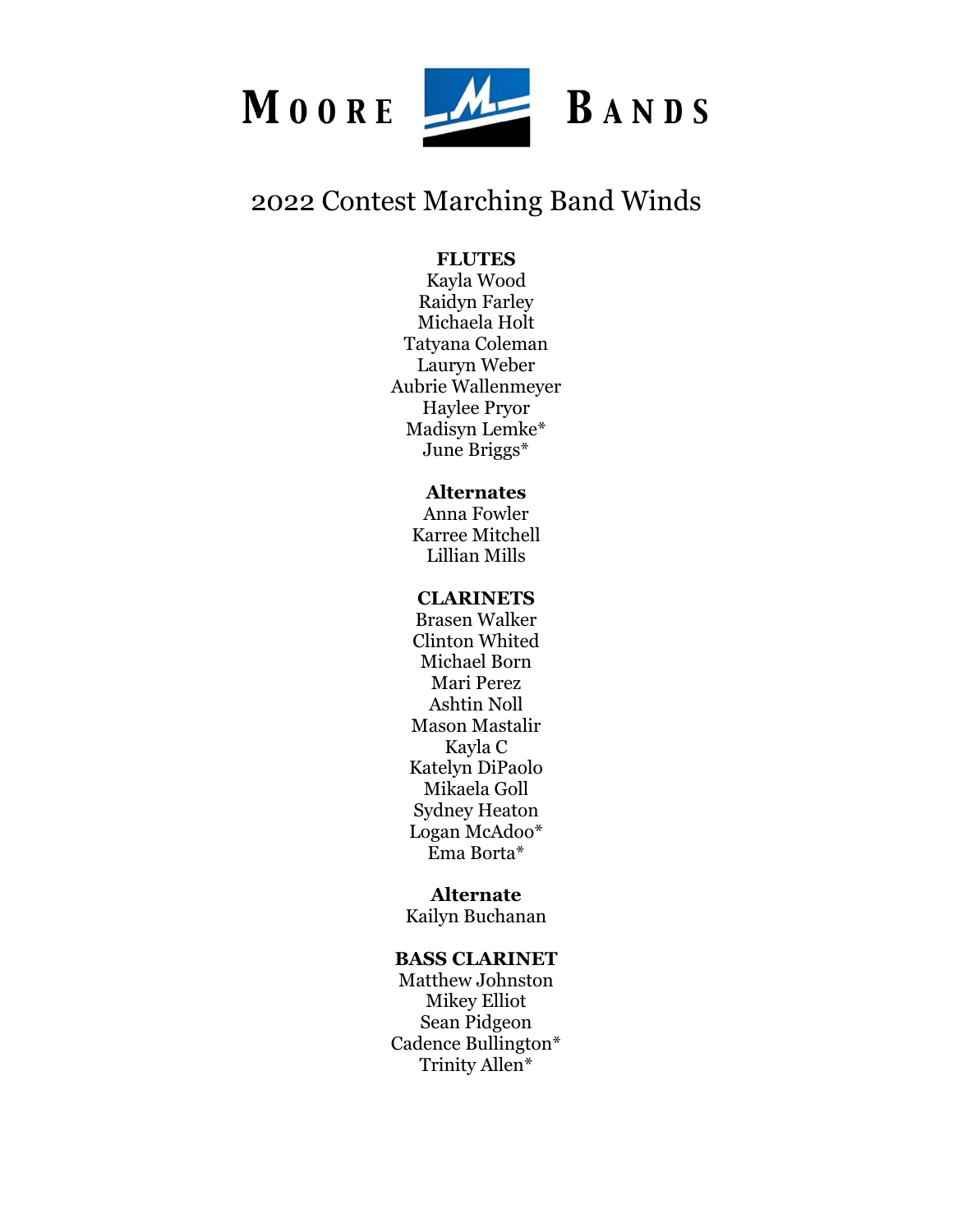

#### **SAXES**

Jarrett McCutchen Gabe Ryks Corran Cully Chris Sommer Matthew Krause Luke Babcock Madisen Salisbury Antonio Macias\* Fiona Cockerill\* Erika Jensen\* Chris Bantle\* Evan Miller\* Isaac Brown\*

TRUMPET Jonah Lee Joe Black Andrew Kielty Autumn Matthesen Andrew Ledbetter Grace Sessions Olivia Jackson Evan Miller Zach Chancellor Jesse Kincannon Jahsia Drake Patrick Mach Amy Barboza Ce-Nedra Cook Matthew Johnson Josiah Banter Adrian Vasquez John Cruise James Conder\* Alex Gomez\*

## **Alternates**

Carter Kyle Nathan Quillman Braylen WWhinery